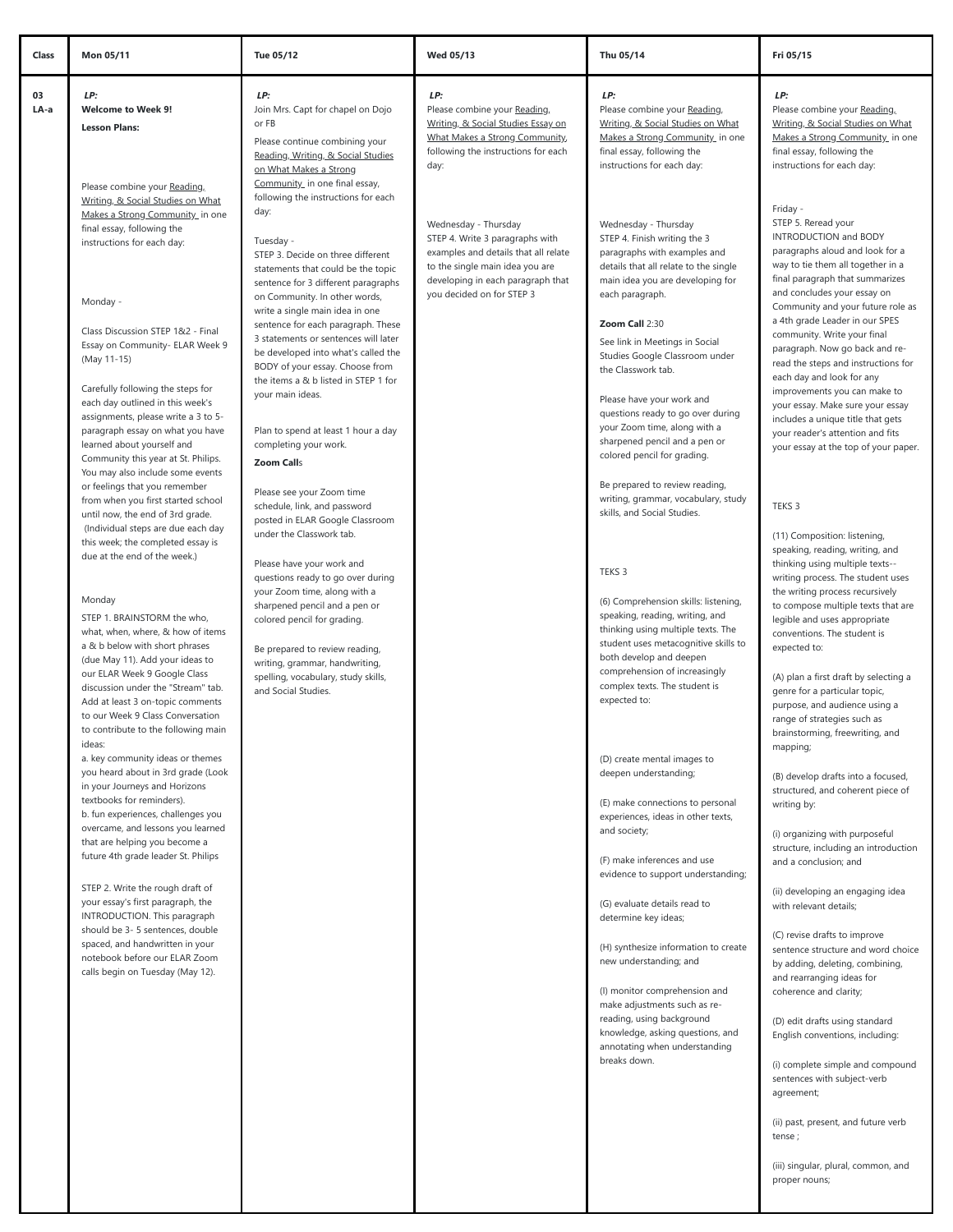| Class                   | Mon 05/11                                                                                                                                                                                                                                                                                                             | Tue 05/12                                                                                                                                                                                                                                                                                                                                                                                                                                                                                                                                                                                                                         | <b>Wed 05/13</b>                                                                                                                                                                                                                                                                                                                                                                                                                                                                                                                                                                      | Thu 05/14                                                                                                                                                                                                                                                                                                                                                                                                                                                                                                                                                                            | Fri 05/15                                                                                                                                                                                                                                                                                                                                                                                                                                                                                                                           |
|-------------------------|-----------------------------------------------------------------------------------------------------------------------------------------------------------------------------------------------------------------------------------------------------------------------------------------------------------------------|-----------------------------------------------------------------------------------------------------------------------------------------------------------------------------------------------------------------------------------------------------------------------------------------------------------------------------------------------------------------------------------------------------------------------------------------------------------------------------------------------------------------------------------------------------------------------------------------------------------------------------------|---------------------------------------------------------------------------------------------------------------------------------------------------------------------------------------------------------------------------------------------------------------------------------------------------------------------------------------------------------------------------------------------------------------------------------------------------------------------------------------------------------------------------------------------------------------------------------------|--------------------------------------------------------------------------------------------------------------------------------------------------------------------------------------------------------------------------------------------------------------------------------------------------------------------------------------------------------------------------------------------------------------------------------------------------------------------------------------------------------------------------------------------------------------------------------------|-------------------------------------------------------------------------------------------------------------------------------------------------------------------------------------------------------------------------------------------------------------------------------------------------------------------------------------------------------------------------------------------------------------------------------------------------------------------------------------------------------------------------------------|
|                         |                                                                                                                                                                                                                                                                                                                       |                                                                                                                                                                                                                                                                                                                                                                                                                                                                                                                                                                                                                                   |                                                                                                                                                                                                                                                                                                                                                                                                                                                                                                                                                                                       |                                                                                                                                                                                                                                                                                                                                                                                                                                                                                                                                                                                      | (iv) adjectives, including their<br>comparative and superlative forms;                                                                                                                                                                                                                                                                                                                                                                                                                                                              |
|                         |                                                                                                                                                                                                                                                                                                                       |                                                                                                                                                                                                                                                                                                                                                                                                                                                                                                                                                                                                                                   |                                                                                                                                                                                                                                                                                                                                                                                                                                                                                                                                                                                       |                                                                                                                                                                                                                                                                                                                                                                                                                                                                                                                                                                                      | (v) adverbs that convey time and<br>adverbs that convey manner;                                                                                                                                                                                                                                                                                                                                                                                                                                                                     |
|                         |                                                                                                                                                                                                                                                                                                                       |                                                                                                                                                                                                                                                                                                                                                                                                                                                                                                                                                                                                                                   |                                                                                                                                                                                                                                                                                                                                                                                                                                                                                                                                                                                       |                                                                                                                                                                                                                                                                                                                                                                                                                                                                                                                                                                                      | (vi) prepositions and prepositional<br>phrases;                                                                                                                                                                                                                                                                                                                                                                                                                                                                                     |
|                         |                                                                                                                                                                                                                                                                                                                       |                                                                                                                                                                                                                                                                                                                                                                                                                                                                                                                                                                                                                                   |                                                                                                                                                                                                                                                                                                                                                                                                                                                                                                                                                                                       |                                                                                                                                                                                                                                                                                                                                                                                                                                                                                                                                                                                      | (vii) pronouns, including subjective,<br>objective, and possessive cases ;                                                                                                                                                                                                                                                                                                                                                                                                                                                          |
|                         |                                                                                                                                                                                                                                                                                                                       |                                                                                                                                                                                                                                                                                                                                                                                                                                                                                                                                                                                                                                   |                                                                                                                                                                                                                                                                                                                                                                                                                                                                                                                                                                                       |                                                                                                                                                                                                                                                                                                                                                                                                                                                                                                                                                                                      | (viii) coordinating conjunctions to<br>form compound subjects,<br>predicates, and sentences;                                                                                                                                                                                                                                                                                                                                                                                                                                        |
|                         |                                                                                                                                                                                                                                                                                                                       |                                                                                                                                                                                                                                                                                                                                                                                                                                                                                                                                                                                                                                   |                                                                                                                                                                                                                                                                                                                                                                                                                                                                                                                                                                                       |                                                                                                                                                                                                                                                                                                                                                                                                                                                                                                                                                                                      | (ix) capitalization of official titles of<br>people, holidays, and geographical<br>names and places;                                                                                                                                                                                                                                                                                                                                                                                                                                |
|                         |                                                                                                                                                                                                                                                                                                                       |                                                                                                                                                                                                                                                                                                                                                                                                                                                                                                                                                                                                                                   |                                                                                                                                                                                                                                                                                                                                                                                                                                                                                                                                                                                       |                                                                                                                                                                                                                                                                                                                                                                                                                                                                                                                                                                                      | (x) punctuation marks, including<br>apostrophes in contractions and<br>possessives and commas in<br>compound sentences and items in<br>a series; and                                                                                                                                                                                                                                                                                                                                                                                |
|                         |                                                                                                                                                                                                                                                                                                                       |                                                                                                                                                                                                                                                                                                                                                                                                                                                                                                                                                                                                                                   |                                                                                                                                                                                                                                                                                                                                                                                                                                                                                                                                                                                       |                                                                                                                                                                                                                                                                                                                                                                                                                                                                                                                                                                                      | (xi) correct spelling of words with<br>grade-appropriate orthographic<br>patterns and rules and high-<br>frequency words; and                                                                                                                                                                                                                                                                                                                                                                                                       |
|                         |                                                                                                                                                                                                                                                                                                                       |                                                                                                                                                                                                                                                                                                                                                                                                                                                                                                                                                                                                                                   |                                                                                                                                                                                                                                                                                                                                                                                                                                                                                                                                                                                       |                                                                                                                                                                                                                                                                                                                                                                                                                                                                                                                                                                                      | (E) publish written work for<br>appropriate audiences.                                                                                                                                                                                                                                                                                                                                                                                                                                                                              |
|                         |                                                                                                                                                                                                                                                                                                                       |                                                                                                                                                                                                                                                                                                                                                                                                                                                                                                                                                                                                                                   |                                                                                                                                                                                                                                                                                                                                                                                                                                                                                                                                                                                       |                                                                                                                                                                                                                                                                                                                                                                                                                                                                                                                                                                                      |                                                                                                                                                                                                                                                                                                                                                                                                                                                                                                                                     |
| 03<br><b>MATH-</b><br>a | LP:<br>Zoom:<br>Topic: Mrs I's 3rd Grade Math<br>Zoom                                                                                                                                                                                                                                                                 | LP:<br>Objective: Module 7, Lesson 15:<br>Solve word problems to determine<br>perimeter with given side<br>lengths.                                                                                                                                                                                                                                                                                                                                                                                                                                                                                                               | LP:<br>Objective: Module 7, Lesson 16: Use<br>string to measure the perimeter of<br>various circles to the<br>nearest quarter inch.                                                                                                                                                                                                                                                                                                                                                                                                                                                   | LP:<br>Objective: Module 7, Lesson 17: Use<br>all four operations to solve<br>problems involving perimeter<br>and unknown measurements.                                                                                                                                                                                                                                                                                                                                                                                                                                              | LP:<br>Zoom Show and Tell Meeting:<br>Meeting ID: 720 2974 9988<br>Password: 044382                                                                                                                                                                                                                                                                                                                                                                                                                                                 |
|                         | Time: May 11, 2020 01:00 PM                                                                                                                                                                                                                                                                                           | Google Classroom                                                                                                                                                                                                                                                                                                                                                                                                                                                                                                                                                                                                                  | Google Classroom                                                                                                                                                                                                                                                                                                                                                                                                                                                                                                                                                                      | Google Classroom                                                                                                                                                                                                                                                                                                                                                                                                                                                                                                                                                                     | Objective: Module 7, Mid-Module<br>Assessment                                                                                                                                                                                                                                                                                                                                                                                                                                                                                       |
|                         | Central Time (US and Canada)                                                                                                                                                                                                                                                                                          |                                                                                                                                                                                                                                                                                                                                                                                                                                                                                                                                                                                                                                   | Link: https://classroom.google.com/u/0/c/Nink/NutAvAVDY4AddBadar/M5diwN56f0006f0006fMaddliby8kdMadar/M5diwN56f0                                                                                                                                                                                                                                                                                                                                                                                                                                                                       |                                                                                                                                                                                                                                                                                                                                                                                                                                                                                                                                                                                      | MDAMZARMIN4MDBa/a/MTAwNTE10D<br>Google Classroom                                                                                                                                                                                                                                                                                                                                                                                                                                                                                    |
|                         |                                                                                                                                                                                                                                                                                                                       | Estimated Time for Completion: 15                                                                                                                                                                                                                                                                                                                                                                                                                                                                                                                                                                                                 | Estimated Time for Completion: 15                                                                                                                                                                                                                                                                                                                                                                                                                                                                                                                                                     | Estimated Time for Completion: 15                                                                                                                                                                                                                                                                                                                                                                                                                                                                                                                                                    | Link: https://classroom.google.com/u/0                                                                                                                                                                                                                                                                                                                                                                                                                                                                                              |
|                         | Join Zoom Meeting                                                                                                                                                                                                                                                                                                     | minutes<br>Activity: Fluency Practice,                                                                                                                                                                                                                                                                                                                                                                                                                                                                                                                                                                                            | minutes<br>Activity: Fluency Practice,                                                                                                                                                                                                                                                                                                                                                                                                                                                                                                                                                | minutes<br>Activity: Fluency Practice,                                                                                                                                                                                                                                                                                                                                                                                                                                                                                                                                               | Estimated Time for Completion: 60<br>minutes                                                                                                                                                                                                                                                                                                                                                                                                                                                                                        |
|                         | https://us04web.zoom.us/j/789601047<br>pwd=RWZXV1Z0bCt6dFFHc29nTm1EL                                                                                                                                                                                                                                                  | Application Problem, Concept<br>Development, Student Debrief                                                                                                                                                                                                                                                                                                                                                                                                                                                                                                                                                                      | Application Problem, Concept<br>Development, Student Debrief                                                                                                                                                                                                                                                                                                                                                                                                                                                                                                                          | Application Problem, Concept<br>Development, Student Debrief                                                                                                                                                                                                                                                                                                                                                                                                                                                                                                                         | Activity: Fluency Practice,                                                                                                                                                                                                                                                                                                                                                                                                                                                                                                         |
|                         |                                                                                                                                                                                                                                                                                                                       | <b>Evaluation: Exit Ticket</b>                                                                                                                                                                                                                                                                                                                                                                                                                                                                                                                                                                                                    | <b>Evaluation: Exit Ticket</b>                                                                                                                                                                                                                                                                                                                                                                                                                                                                                                                                                        | <b>Evaluation: Exit Ticket</b>                                                                                                                                                                                                                                                                                                                                                                                                                                                                                                                                                       | Application Problem, Concept<br>Development, Student Debrief                                                                                                                                                                                                                                                                                                                                                                                                                                                                        |
|                         | Meeting ID: 789 601 0470                                                                                                                                                                                                                                                                                              |                                                                                                                                                                                                                                                                                                                                                                                                                                                                                                                                                                                                                                   |                                                                                                                                                                                                                                                                                                                                                                                                                                                                                                                                                                                       |                                                                                                                                                                                                                                                                                                                                                                                                                                                                                                                                                                                      | <b>Evaluation: Exit Ticket</b>                                                                                                                                                                                                                                                                                                                                                                                                                                                                                                      |
|                         | Password: 123927                                                                                                                                                                                                                                                                                                      | TEKS:                                                                                                                                                                                                                                                                                                                                                                                                                                                                                                                                                                                                                             | TEKS:                                                                                                                                                                                                                                                                                                                                                                                                                                                                                                                                                                                 | TEKS:                                                                                                                                                                                                                                                                                                                                                                                                                                                                                                                                                                                |                                                                                                                                                                                                                                                                                                                                                                                                                                                                                                                                     |
|                         | Objective: Module 7, Lesson 14:<br>Determine the perimeter of regular<br>polygons and rectangles<br>when whole number<br>measurements are unknown.<br>Google Classroom<br>Estimated Time for Completion: 15<br>minutes<br>Activity: Fluency Practice,<br>Application Problem, Concept<br>Development, Student Debrief | 3.1 a. apply mathematics to<br>problems arising in everyday<br>life, society, and the workplace;<br>3.1 b. use a problem-solving<br>model that incorporates<br>analyzing given information,<br>formulating a plan or strategy,<br>determining a solution,<br>justifying the solution, and<br>Link: https://classroom.google.com/u/0/c/Ngyaluating.tha.problem.sp/wngE1OD<br>process and the reasonableness<br>of the solution;<br>3.1 c. select tools, including real<br>objects, manipulatives, paper<br>and pencil, and technology as<br>appropriate, and techniques,<br>including mental math,<br>estimation, and number sense | 3.1 a. apply mathematics to<br>problems arising in everyday<br>life, society, and the workplace;<br>3.1 b. use a problem-solving<br>model that incorporates<br>analyzing given information,<br>formulating a plan or strategy,<br>determining a solution,<br>justifying the solution, and<br>nevaluating the problem-solving<br>process and the reasonableness<br>of the solution;<br>3.1 c. select tools, including real<br>objects, manipulatives, paper<br>and pencil, and technology as<br>appropriate, and techniques,<br>including mental math,<br>estimation, and number sense | 3.1 a. apply mathematics to<br>problems arising in everyday<br>life, society, and the workplace;<br>3.1 b. use a problem-solving<br>model that incorporates<br>analyzing given information,<br>formulating a plan or strategy,<br>determining a solution,<br>justifying the solution, and<br>evaluating the problem-solving<br>process and the reasonableness<br>of the solution;<br>3.1 c. select tools, including real<br>objects, manipulatives, paper<br>and pencil, and technology as<br>appropriate, and techniques,<br>including mental math,<br>estimation, and number sense | TEKS:<br>3.1 a. apply mathematics to<br>problems arising in everyday<br>life, society, and the workplace;<br>3.1 b. use a problem-solving<br>model that incorporates<br>analyzing given information,<br>formulating a plan or strategy,<br>determining a solution,<br>justifying the solution, and<br>evaluating the problem-solving<br>process and the reasonableness<br>of the solution;<br>3.1 c. select tools, including real<br>objects, manipulatives, paper<br>and pencil, and technology as<br>appropriate, and techniques, |
|                         | Evaluation: Exit Ticket                                                                                                                                                                                                                                                                                               | as appropriate, to solve<br>problems;                                                                                                                                                                                                                                                                                                                                                                                                                                                                                                                                                                                             | as appropriate, to solve<br>problems;                                                                                                                                                                                                                                                                                                                                                                                                                                                                                                                                                 | as appropriate, to solve<br>problems;                                                                                                                                                                                                                                                                                                                                                                                                                                                                                                                                                | including mental math,                                                                                                                                                                                                                                                                                                                                                                                                                                                                                                              |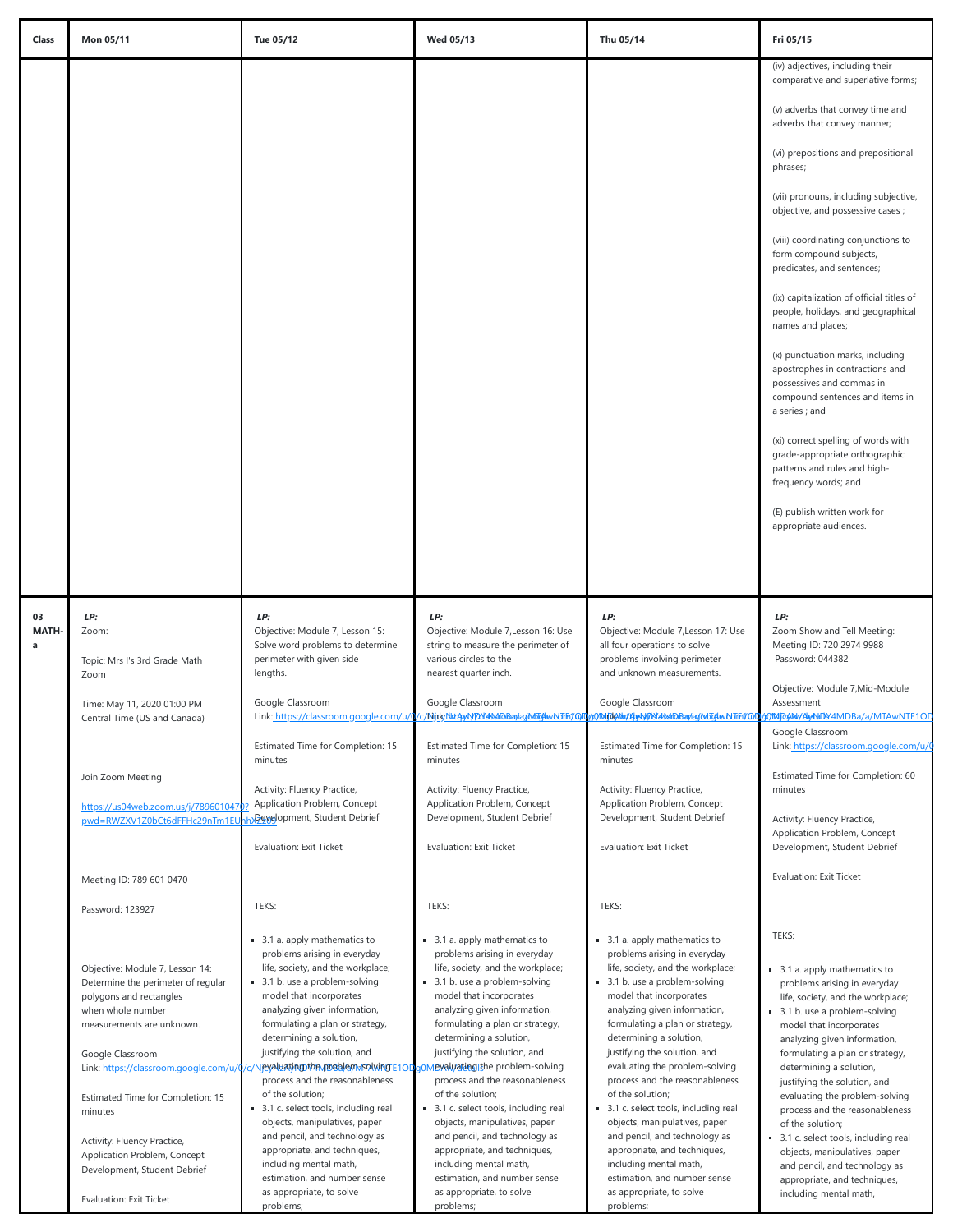| Class | Mon 05/11                                                                                                                                                                                                                                                                                                                                                                                                                                                                                                                                                                                                                                                                                                                                                                                                                                                                                                                                                                                                                                                                                                                                                                                                                                                                                                                                                                                                                                                                                                                                                                                                                                                                                                                                                                              | Tue 05/12                                                                                                                                                                                                                                                                                                                                                                                                                                                                                                                                                                                                                                                                                                                                                                                                                                                                                                                                                                                                                                                                                                                                    | <b>Wed 05/13</b>                                                                                                                                                                                                                                                                                                                                                                                                                                                                                                                                                                                                                                                                                                                                                                                                                                                                                                                                                                                                                                                                                                                             | Thu 05/14                                                                                                                                                                                                                                                                                                                                                                                                                                                                                                                                                                                                                                                                                                                                                                                                                                                                                                                                                                                                                                                                                                                                    | Fri 05/15                                                                                                                                                                                                                                                                                                                                                                                                                                                                                                                                                                                                                                                                                                                                                                                                                                                                                                                                                                                                                                                                                                                                                                                                                   |
|-------|----------------------------------------------------------------------------------------------------------------------------------------------------------------------------------------------------------------------------------------------------------------------------------------------------------------------------------------------------------------------------------------------------------------------------------------------------------------------------------------------------------------------------------------------------------------------------------------------------------------------------------------------------------------------------------------------------------------------------------------------------------------------------------------------------------------------------------------------------------------------------------------------------------------------------------------------------------------------------------------------------------------------------------------------------------------------------------------------------------------------------------------------------------------------------------------------------------------------------------------------------------------------------------------------------------------------------------------------------------------------------------------------------------------------------------------------------------------------------------------------------------------------------------------------------------------------------------------------------------------------------------------------------------------------------------------------------------------------------------------------------------------------------------------|----------------------------------------------------------------------------------------------------------------------------------------------------------------------------------------------------------------------------------------------------------------------------------------------------------------------------------------------------------------------------------------------------------------------------------------------------------------------------------------------------------------------------------------------------------------------------------------------------------------------------------------------------------------------------------------------------------------------------------------------------------------------------------------------------------------------------------------------------------------------------------------------------------------------------------------------------------------------------------------------------------------------------------------------------------------------------------------------------------------------------------------------|----------------------------------------------------------------------------------------------------------------------------------------------------------------------------------------------------------------------------------------------------------------------------------------------------------------------------------------------------------------------------------------------------------------------------------------------------------------------------------------------------------------------------------------------------------------------------------------------------------------------------------------------------------------------------------------------------------------------------------------------------------------------------------------------------------------------------------------------------------------------------------------------------------------------------------------------------------------------------------------------------------------------------------------------------------------------------------------------------------------------------------------------|----------------------------------------------------------------------------------------------------------------------------------------------------------------------------------------------------------------------------------------------------------------------------------------------------------------------------------------------------------------------------------------------------------------------------------------------------------------------------------------------------------------------------------------------------------------------------------------------------------------------------------------------------------------------------------------------------------------------------------------------------------------------------------------------------------------------------------------------------------------------------------------------------------------------------------------------------------------------------------------------------------------------------------------------------------------------------------------------------------------------------------------------|-----------------------------------------------------------------------------------------------------------------------------------------------------------------------------------------------------------------------------------------------------------------------------------------------------------------------------------------------------------------------------------------------------------------------------------------------------------------------------------------------------------------------------------------------------------------------------------------------------------------------------------------------------------------------------------------------------------------------------------------------------------------------------------------------------------------------------------------------------------------------------------------------------------------------------------------------------------------------------------------------------------------------------------------------------------------------------------------------------------------------------------------------------------------------------------------------------------------------------|
|       | TEKS:<br>3.1 a. apply mathematics to<br>problems arising in everyday<br>life, society, and the workplace;<br>3.1 b. use a problem-solving<br>model that incorporates<br>analyzing given information,<br>formulating a plan or strategy,<br>determining a solution,<br>justifying the solution, and<br>evaluating the problem-solving<br>process and the reasonableness<br>of the solution;<br>3.1 c. select tools, including real<br>objects, manipulatives, paper<br>and pencil, and technology as<br>appropriate, and techniques,<br>including mental math,<br>estimation, and number sense<br>as appropriate, to solve<br>problems;<br>3.1 e. create and use<br>representations to organize,<br>record, and communicate<br>mathematical ideas;<br>3.1 g. display, explain, and<br>justify mathematical ideas and<br>arguments using precise<br>mathematical language in<br>written or oral communication.<br>3.4 c. determine the value of a<br>collection of coins and bills;<br>3.5 a. represent one- and two-<br>step problems involving<br>addition and subtraction of<br>whole numbers to 1,000 using<br>pictorial models, number lines,<br>and equations;<br>3.6 a. classify and sort two- and<br>three-dimensional figures,<br>including cones, cylinders,<br>spheres, triangular and<br>rectangular prisms, and cubes,<br>based on attributes using<br>formal geometric language;<br>3.6 b. use attributes to<br>recognize rhombuses,<br>parallelograms, trapezoids,<br>rectangles, and squares as<br>examples of quadrilaterals and<br>draw examples of quadrilaterals<br>that do not belong to any of<br>these subcategories;<br>3.7 b. determine the perimeter<br>of a polygon or a missing<br>length when given perimeter<br>and remaining side lengths in<br>problems; | 3.1 e. create and use<br>representations to organize,<br>record, and communicate<br>mathematical ideas;<br>3.1 g. display, explain, and<br>justify mathematical ideas and<br>arguments using precise<br>mathematical language in<br>written or oral communication.<br>3.4 c. determine the value of a<br>collection of coins and bills;<br>3.5 a. represent one- and two-<br>step problems involving<br>addition and subtraction of<br>whole numbers to 1,000 using<br>pictorial models, number lines,<br>and equations;<br>3.6 a. classify and sort two- and<br>three-dimensional figures,<br>including cones, cylinders,<br>spheres, triangular and<br>rectangular prisms, and cubes,<br>based on attributes using<br>formal geometric language;<br>3.6 b. use attributes to<br>recognize rhombuses,<br>parallelograms, trapezoids,<br>rectangles, and squares as<br>examples of quadrilaterals and<br>draw examples of quadrilaterals<br>that do not belong to any of<br>these subcategories;<br>3.7 b. determine the perimeter<br>of a polygon or a missing<br>length when given perimeter<br>and remaining side lengths in<br>problems; | 3.1 e. create and use<br>representations to organize,<br>record, and communicate<br>mathematical ideas;<br>3.1 g. display, explain, and<br>justify mathematical ideas and<br>arguments using precise<br>mathematical language in<br>written or oral communication.<br>3.4 c. determine the value of a<br>collection of coins and bills;<br>3.5 a. represent one- and two-<br>step problems involving<br>addition and subtraction of<br>whole numbers to 1,000 using<br>pictorial models, number lines,<br>and equations;<br>3.6 a. classify and sort two- and<br>three-dimensional figures,<br>including cones, cylinders,<br>spheres, triangular and<br>rectangular prisms, and cubes,<br>based on attributes using<br>formal geometric language;<br>3.6 b. use attributes to<br>recognize rhombuses,<br>parallelograms, trapezoids,<br>rectangles, and squares as<br>examples of quadrilaterals and<br>draw examples of quadrilaterals<br>that do not belong to any of<br>these subcategories;<br>3.7 b. determine the perimeter<br>of a polygon or a missing<br>length when given perimeter<br>and remaining side lengths in<br>problems; | 3.1 e. create and use<br>representations to organize,<br>record, and communicate<br>mathematical ideas:<br>3.1 g. display, explain, and<br>justify mathematical ideas and<br>arguments using precise<br>mathematical language in<br>written or oral communication.<br>3.4 c. determine the value of a<br>collection of coins and bills;<br>3.5 a. represent one- and two-<br>step problems involving<br>addition and subtraction of<br>whole numbers to 1,000 using<br>pictorial models, number lines,<br>and equations;<br>3.6 a. classify and sort two- and<br>three-dimensional figures,<br>including cones, cylinders,<br>spheres, triangular and<br>rectangular prisms, and cubes,<br>based on attributes using<br>formal geometric language;<br>3.6 b. use attributes to<br>recognize rhombuses,<br>parallelograms, trapezoids,<br>rectangles, and squares as<br>examples of quadrilaterals and<br>draw examples of quadrilaterals<br>that do not belong to any of<br>these subcategories;<br>3.7 b. determine the perimeter<br>of a polygon or a missing<br>length when given perimeter<br>and remaining side lengths in<br>problems; | estimation, and number sense<br>as appropriate, to solve<br>problems;<br>3.1 e. create and use<br>representations to organize,<br>record, and communicate<br>mathematical ideas;<br>3.1 g. display, explain, and<br>ш.<br>justify mathematical ideas and<br>arguments using precise<br>mathematical language in<br>written or oral communication.<br>3.4 c. determine the value of a<br>collection of coins and bills;<br>3.5 a. represent one- and two-<br>step problems involving<br>addition and subtraction of<br>whole numbers to 1,000 using<br>pictorial models, number lines,<br>and equations;<br>3.6 a. classify and sort two- and<br>three-dimensional figures,<br>including cones, cylinders,<br>spheres, triangular and<br>rectangular prisms, and cubes,<br>based on attributes using<br>formal geometric language;<br>3.6 b. use attributes to<br>recognize rhombuses,<br>parallelograms, trapezoids,<br>rectangles, and squares as<br>examples of quadrilaterals and<br>draw examples of quadrilaterals<br>that do not belong to any of<br>these subcategories;<br>3.7 b. determine the perimeter<br>of a polygon or a missing<br>length when given perimeter<br>and remaining side lengths in<br>problems; |